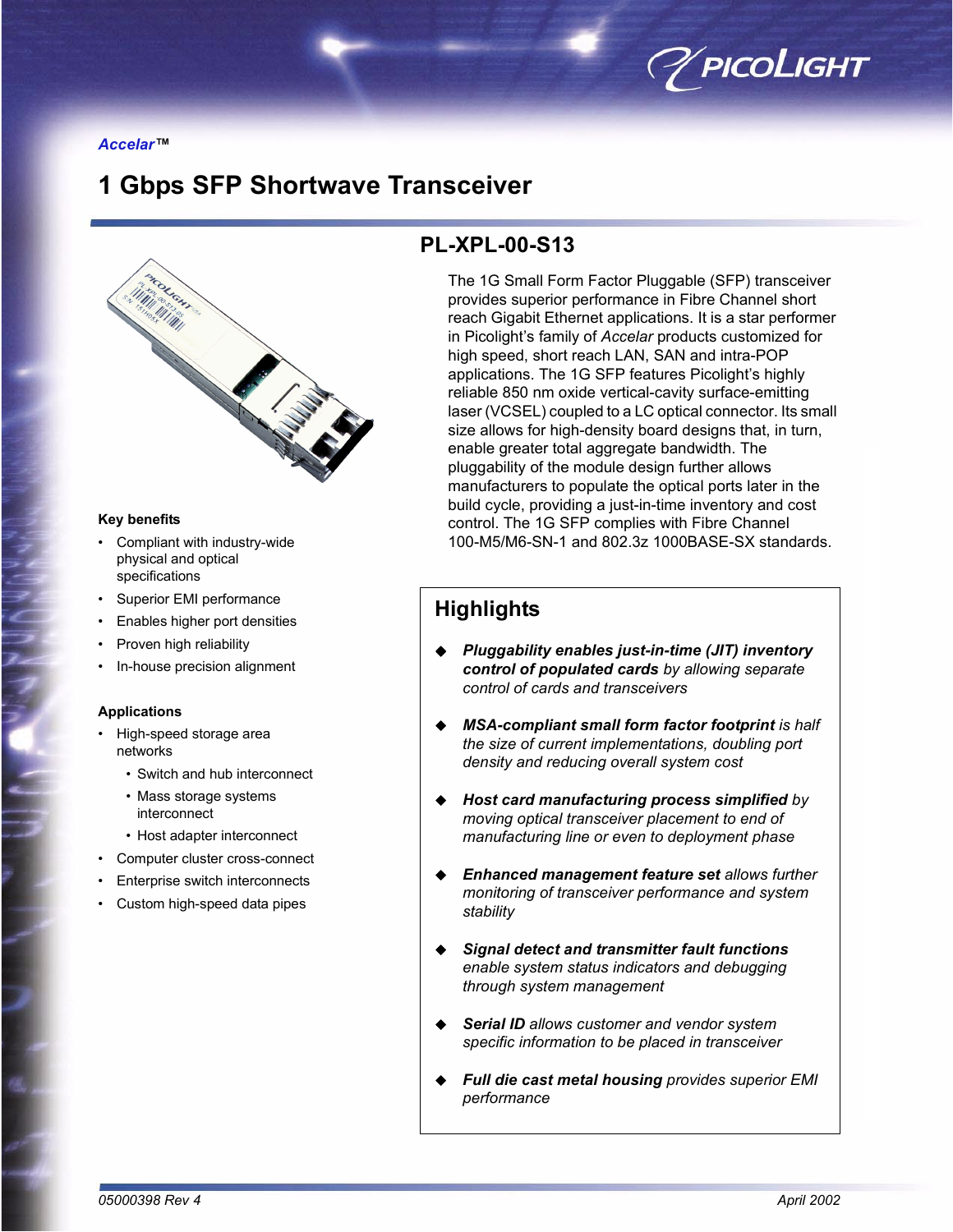PICOLIGHT

#### **PL-XPL-00-S13 features**

- Utilizes a Picolight high reliability, high speed, 850 nm, oxide VCSEL
- Hot pluggable
- SFP MSA compliant
- Compliant with Fibre Channel 100-M5/M6-SN-I
- 802.3z 1000BASE-SX compliant
- $\cdot$  Low power consumption (< 700 mW)
- High quality LC optical connector
- $\cdot$  0<sup>o</sup>C to 70<sup>o</sup>C operating range
- $\cdot$  Single +3.3 V power supply
- Bit error rate <  $1x10^{-12}$
- Up to 860 m on enhanced bandwidth 50/125 µm multimode fiber @ 1.062 & 1.25 Gbps
- Up to 300 m on enhanced bandwidth 62.5/125 µm multimode fiber @ 1.0625 Gbps
- OC transmit disable, signal detect and transmitter fault functions
- CDRH and IEC 60825-1 Class 1 laser eye safe
- FCC Class B compliant
- ESD Class 2 per MIL-STD 883 Method 3015
- UL-94 V-0 certified
- Internal AC Coupling on Both Transmit and Receive Data Signals
- Supplied with Dust Cover



*The PL-XPL-00-S13 transceiver is a cost effective, gigabit serial optical transceiver that is compliant with the Fibre Channel, 100-M5/M6-SN-I and Gigabit Ethernet 1000BASE-SX standards. This transceiver features a Picolight, high reliability, 850 nm, High Speed, Oxide VCSEL Laser coupled to a LC optical connector. This transceiver meets Class 1 laser eye safety requirements. The PL-XPL-00-S13 has GBIC functionality in 1/2 the width. The transceiver complies with the new Small Form Factor Pluggable Multisource Agreement (SFP-MSA).*

# **Ordering information**

| <b>Part Number:</b> | Description:                                | <b>Contact Information:</b>                                                                                                                                 |
|---------------------|---------------------------------------------|-------------------------------------------------------------------------------------------------------------------------------------------------------------|
| PL-XPL-00-S13-05    | 1 Gbps, No Rate-Select, 850 nm, Transceiver | Picolight Incorporated<br>4665 Nautilus Court South<br>Boulder, CO 80301<br>Tel: 303.530.3189<br>E-mail: sales@picolight.com<br>Web site: www.picolight.com |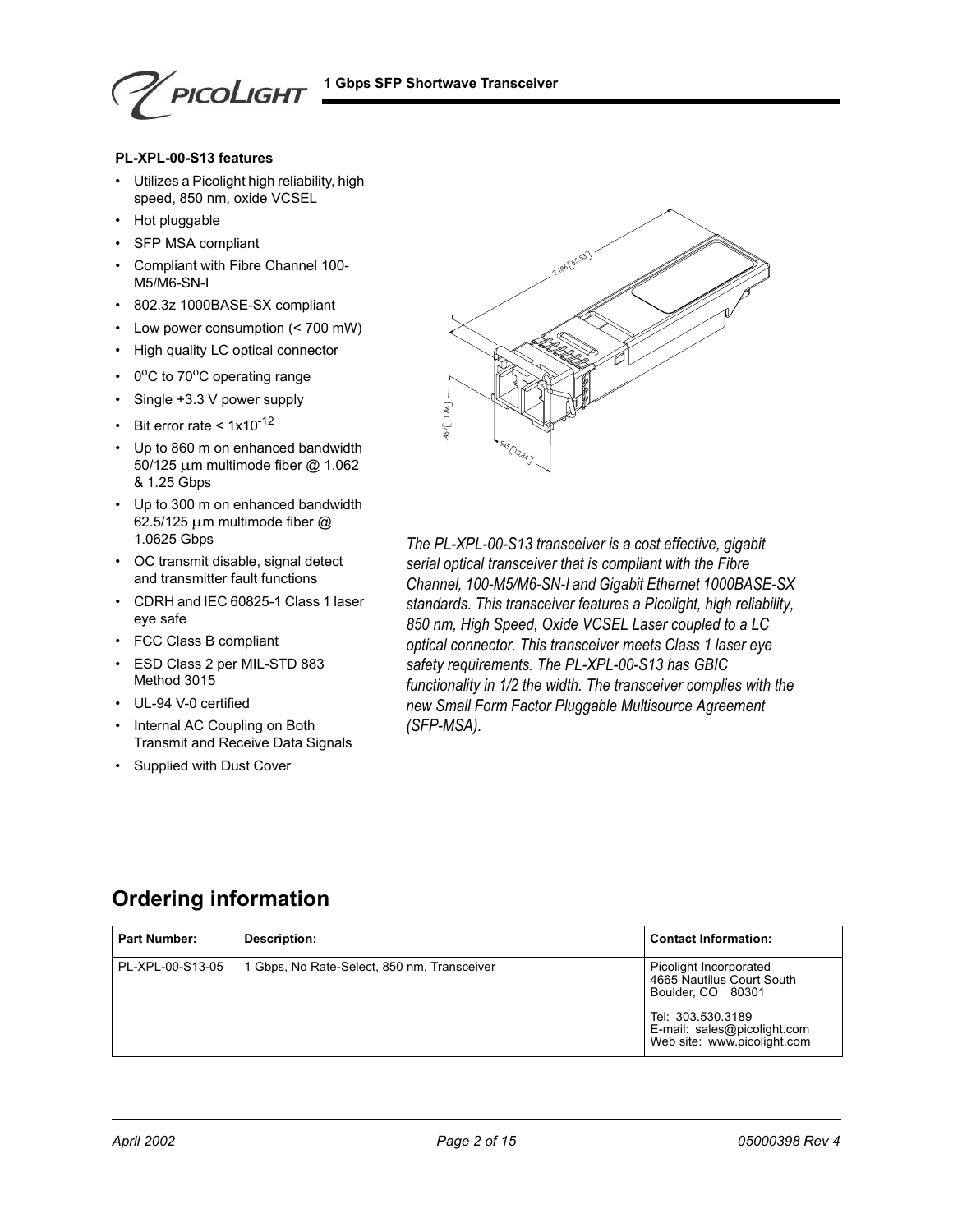**1 Gbps SFP Shortwave Transceiver**



# **Section 1 Functional description**

The PL-XPL-00-S13 850 nm VCSEL Gigabit Transceiver is designed to transmit and receive 8B/10B encoded serial optical data over 50/125  $\mu$ m or 62.5/125  $\mu$ m optical fiber.

### **Transmitter**

The transmitter converts 8B/10B encoded serial PECL electrical data into serial optical data meeting the requirements of Fibre Channel 100-M5/M6-SN-I and IEEE 802.3z 1000 Base-5x specifications. Transmit data lines (TD+ & TD-) are internally AC coupled with 100  $\Omega$  differential termination.

An open collector compatible Transmit Disable  $(TD_{iS})$  is provided. This pin is internally terminated with a 10 kΩ resistor to Vcc<sub>t</sub>. A logic "1," or no connection on this pin will disable the laser from transmitting. A logic "0" on this pin provides normal operation.

The transmitter has an internal PIN monitor diode that is used to ensure constant optical power output across supply voltage and temperature variations.

An open collector compatible Transmit Fault (TFault) is provided. The Transmit Fault signal must be pulled high on the host board for proper operation. A logic "1" output from this pin indicates that a transmitter fault has occurred, or the transceiver is not fully seated and the transmitter is not functioning. A logic "0" on this pin indicates normal operation.

### **Receiver**

The receiver converts 8B/10B encoded serial optical data into serial PECL electrical data. Receive data lines (RD+ & RD-) are internally AC coupled with 100  $\Omega$  differential source impedance, and must be terminated with a 100  $\Omega$  differential load.

An open collector compatible Loss of Signal is provided. The LOS must be pulled high on the host board for proper operation. A logic "0" indicates that light has been detected at the input to the receiver (see [Section 3.4 Optical characteristic](#page-8-0), Loss of Signal Assert/Deassert Time on page 8). A logic "1" output indicates that insufficient light has been detected for proper operation.

Power supply filtering is recommended for both the transmitter and receiver. Filtering should be placed on the host assembly as close to the Vcc pins as possible for optimal performance.

Recommended "Application Schematics" are shown in [Figure 2 on page 5.](#page-4-0)

See also Picolight Optical Transceiver User Guide. Document number 16000041, Application Notes on Grounding, Shielding and Filtering.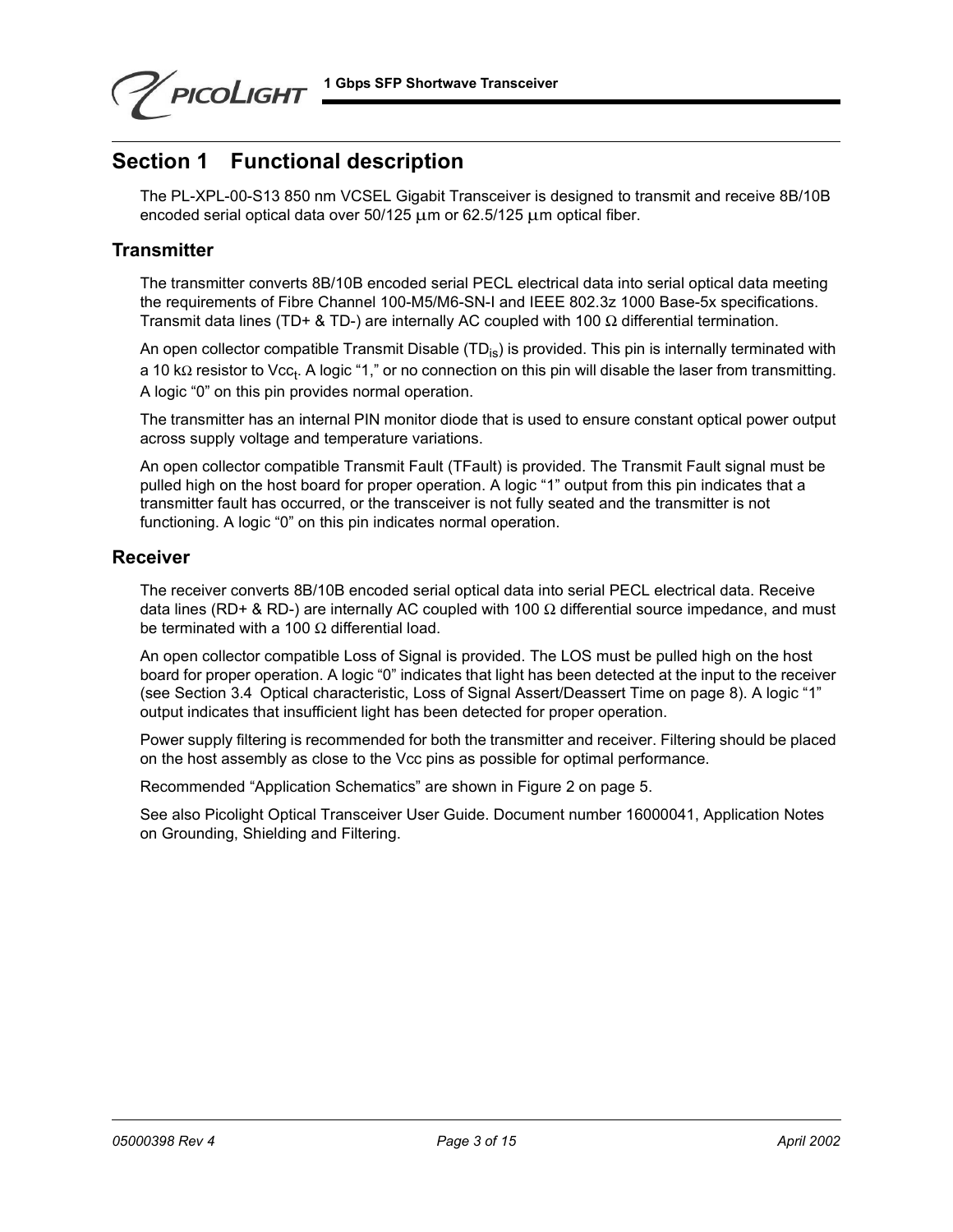PICOLIGHT

**Figure 1 Block diagram**

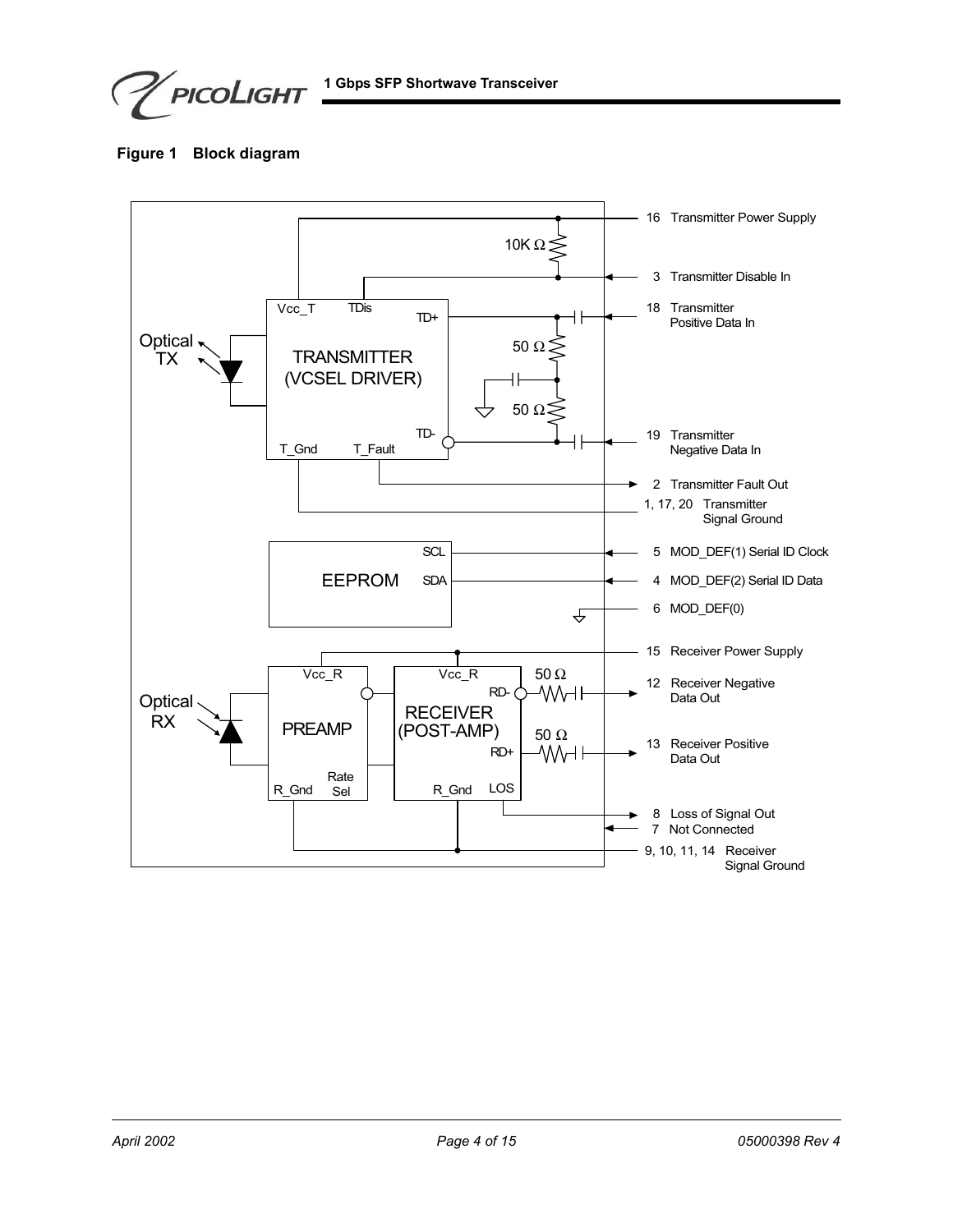PICOLIGHT

# <span id="page-4-1"></span>**Section 2 Application schematics**

Recommended connections to the PL-XPL-00-S13 transceiver are shown in [Figure 2 b](#page-4-0)elow.

<span id="page-4-0"></span>



#### **Notes**

- $\bullet$  Power supply filtering components should be placed as close to the V<sub>cc</sub> pins of the host connector as possible for optimal performance.
- \*\* PECL driver and receiver will require biasing networks. Please consult application notes from suppliers of these components.
- \*\*\* MOD\_DEF(2) and MOD\_DEF(1) should be bi-directional open collector connections in order to implement serial ID (MOD\_DEF[0,1,1]) PL-XPL-00-S13 transceiver.
- **\*** Transmission lines should be 100 Ω differential traces. It is recommended that the termination resistor for the PECL Receiver (R3 + R4) be placed beyond the input pins of the PECL Receiver. Series Source Termination Resistors on the PECL Driver (R1+R2) should be placed as close to the driver output pins as possible.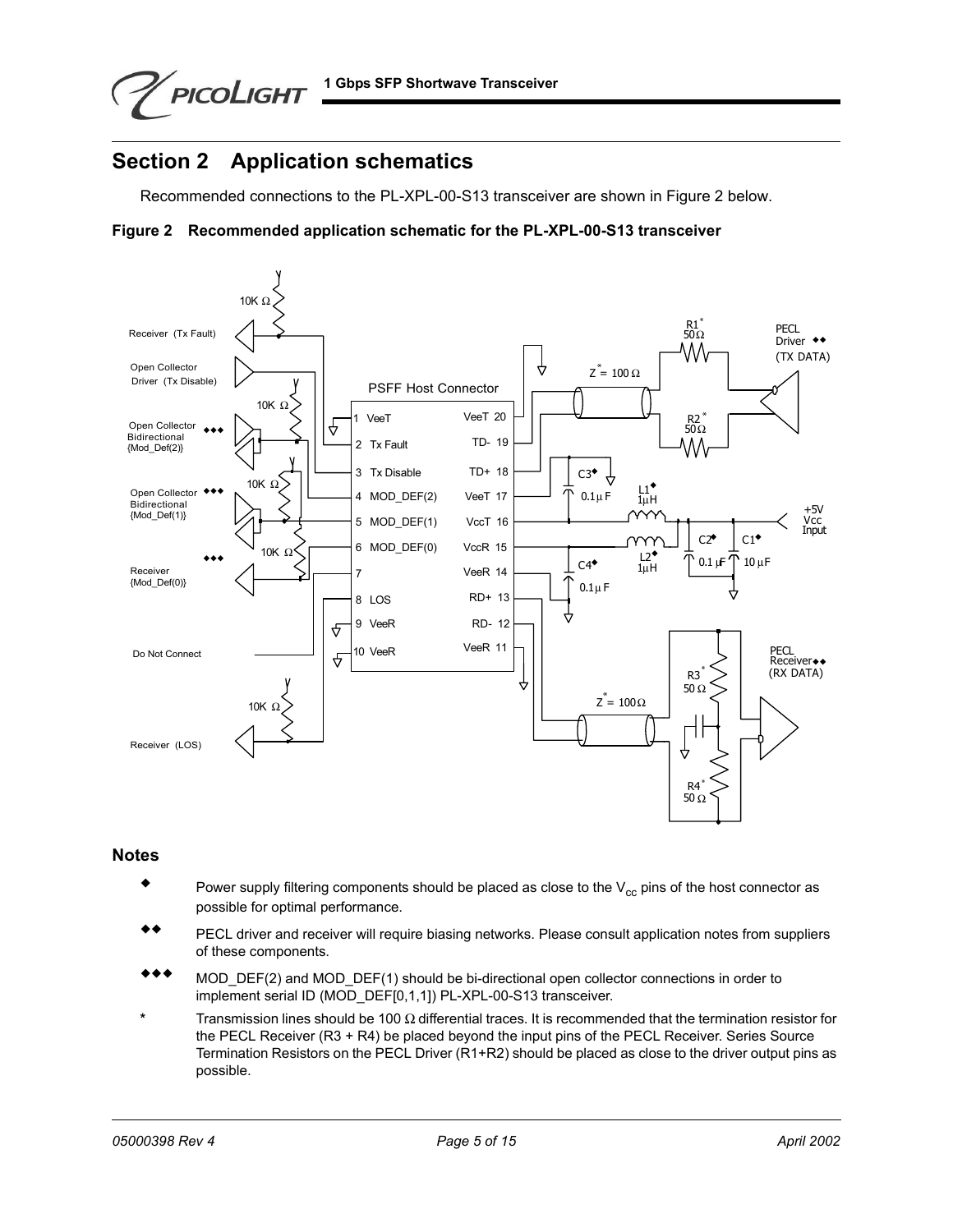# **Section 3 Technical data**

PICOLIGHT

Technical data related to the 1 Gbps SFP Shortwave Transceiver includes:

- **•** [Section 3.1 Pin function definitions below](#page-5-0)
- **•** [Section 3.2 Absolute maximum ratings on page 7](#page-6-0)
- **•** [Section 3.3 Electrical characteristics on page 8](#page-7-0)
- **•** [Section 3.4 Optical characteristic on page 9](#page-8-0)
- **•** [Section 3.5 Link length on page 9](#page-8-1)
- **•** [Section 3.6 Regulatory compliance on page 10](#page-9-0)
- **•** [Section 3.7 PCB layout on page 11](#page-10-0)
- **•** [Section 3.8 Front panel opening on page 12](#page-11-0)
- **•** [Section 3.9 Module outline on page 12](#page-11-1)
- **•** [Section 3.10 Transceiver belly-to-belly mounting on page 13](#page-12-0)

### <span id="page-5-0"></span>**3.1 Pin function definitions**







| Pin<br>Number    | Symbol | Name                                 | Description                                                                                                                                                                                                                                                              |
|------------------|--------|--------------------------------------|--------------------------------------------------------------------------------------------------------------------------------------------------------------------------------------------------------------------------------------------------------------------------|
|                  |        |                                      | <b>Receiver</b>                                                                                                                                                                                                                                                          |
| 8                | LOS    | Loss of Signal Out (OC)              | Sufficient optical signal for potential BER < $1 \times 10^{-12}$ = Logic "0"<br>Insufficient optical signal for potential BER < $1 \times 10^{-12}$ = Logic "1"<br>This pin is open collector compatible, and should be pulled up to Host Vcc<br>with a 10 kQ resistor. |
| 9, 10,<br>11, 14 | VeeR   | Receiver Signal Ground               | These pins should be connected to signal ground on the host board.                                                                                                                                                                                                       |
| 12               | RD-    | Receiver Negative DATA<br>Out (PECL) | Light on $=$ Logic "0" Output<br>Receiver DATA output is internally AC coupled and series terminated with a<br>50 $\Omega$ resistor.                                                                                                                                     |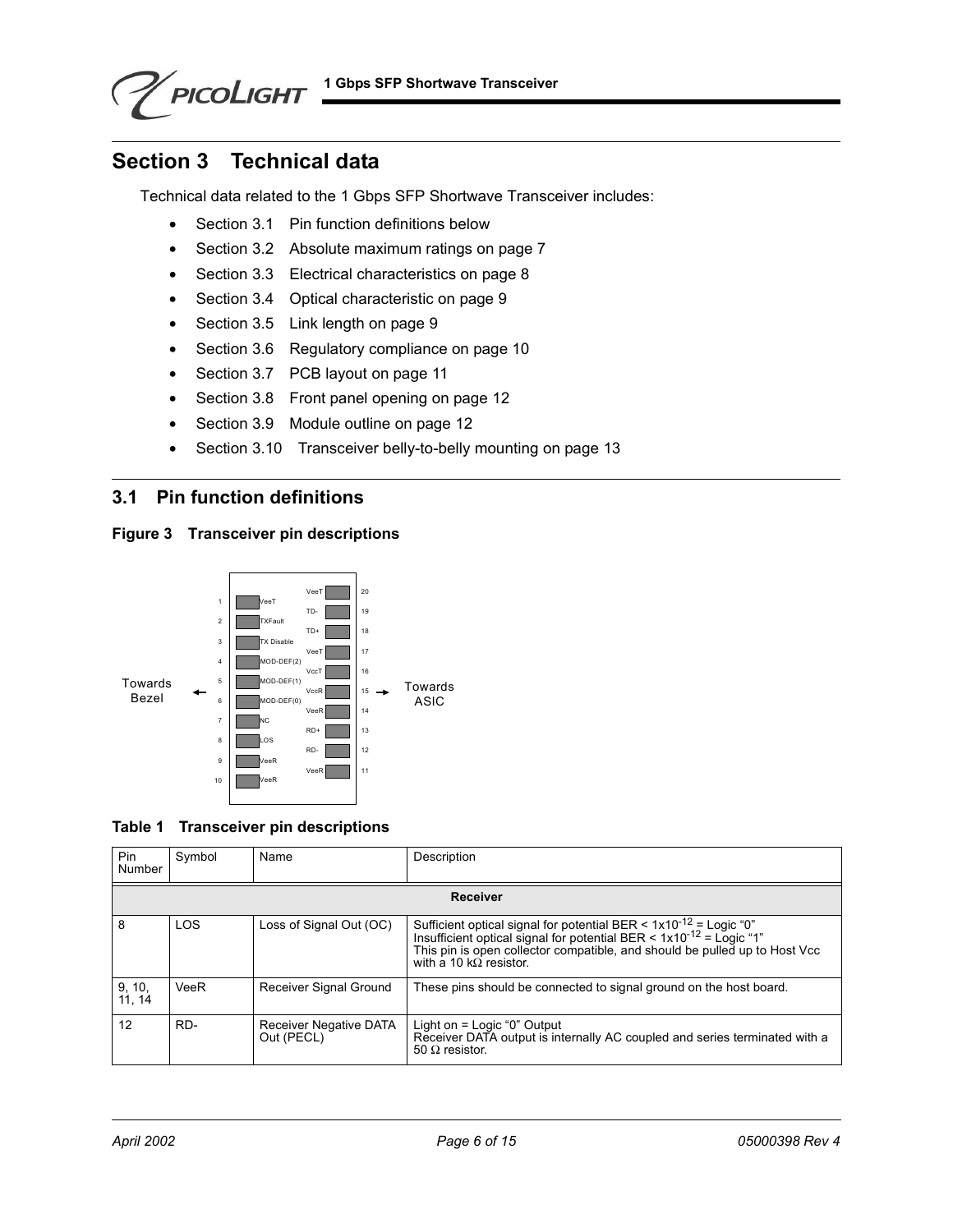**PICOLIGHT** 1 Gbps SFP Shortwave Transceiver

| Pin<br>Number  | Symbol            | Name                                           | Description                                                                                                                                                                                                      |
|----------------|-------------------|------------------------------------------------|------------------------------------------------------------------------------------------------------------------------------------------------------------------------------------------------------------------|
| 13             | $RD+$             | <b>Receiver Positive DATA</b><br>Out (PECL)    | Light on = Logic "1" Output<br>Receiver DATA output is internally AC coupled and series terminated with a<br>50 $\Omega$ resistor.                                                                               |
| 15             | <b>VccR</b>       | <b>Receiver Power Supply</b>                   | This pin should be connected to a filtered +3.3V power supply on the host<br>board. See Specification notes on page 10 for filtering suggestions.                                                                |
| $\overline{7}$ | <b>NC</b>         | <b>NC</b>                                      | No connection inside the module.                                                                                                                                                                                 |
|                |                   |                                                | <b>Transmitter</b>                                                                                                                                                                                               |
| 3              | <b>TX Disable</b> | Transmitter Disable In<br>(LVTTL)              | Logic "1" Input (or no connection) = Laser off<br>Logic "0" Input $=$ Laser on<br>This pin is internally pulled up to $\text{Vec}_{T}$ with a 10 k $\Omega$ resistor.                                            |
| 1, 17,<br>20   | VeeT              | <b>Transmitter Signal</b><br>Ground            | These pins should be connected to signal ground on the host board.                                                                                                                                               |
| $\overline{2}$ | <b>TX Fault</b>   | <b>Transmitter Fault Out</b><br>(OC)           | Logic "1" Output = Laser Fault (Laser off before t_fault)<br>Logic "0" Output = Normal Operation<br>This pin is open collector compatible, and should be pulled up to Host Vcc<br>with a 10 k $\Omega$ resistor. |
| 16             | VccT              | <b>Transmitter Power</b><br>Supply             | This pin should be connected to a filtered +3.3V power supply on the host<br>board. See Application schematics on page 5 for filtering suggestions.                                                              |
| 18             | $TD+$             | <b>Transmitter Positive</b><br>DATA In (PECL)  | Logic "1" Input $=$ Light on<br>Transmitter DATA inputs are internally AC coupled and terminated with a<br>differential 100 $\Omega$ resistor.                                                                   |
| 19             | TD-               | <b>Transmitter Negative</b><br>DATA In (PECL)  | Logic "0" Input $=$ Light on<br>Transmitter DATA inputs are internally AC coupled and terminated with a<br>differential 100 $\Omega$ resistor.                                                                   |
|                |                   |                                                | <b>Module Definition</b>                                                                                                                                                                                         |
| 6, 5, 4        | MOD DEF<br>(0:2)  | <b>Module Definition</b><br><b>Identifiers</b> | Serial ID implemented (See Annex A)<br>Module Definition pins should be pulled up to Host Vcc with 10 $k\Omega$ resistors.                                                                                       |

#### **Table 1 Transceiver pin descriptions** (continued)

# <span id="page-6-0"></span>**3.2 Absolute maximum ratings**

| <b>Parameter</b>                       | Symbol          | <b>Ratings</b>  | Unit         |
|----------------------------------------|-----------------|-----------------|--------------|
| Storage Temperature                    | 'st             | $-40$ to $+100$ | °C           |
| <b>Operating Case Temperature</b>      | $l_{c}$         | 0 to $+70$      | $^{\circ}$ C |
| Power Supply Voltage                   | $V_{\text{cc}}$ | 0 to $+3.6$     |              |
| Transmitter Differential Input Voltage | V <sub>D</sub>  | 2.0             |              |
| <b>Relative Humidity</b>               | <b>RH</b>       | 5 to 95         | %            |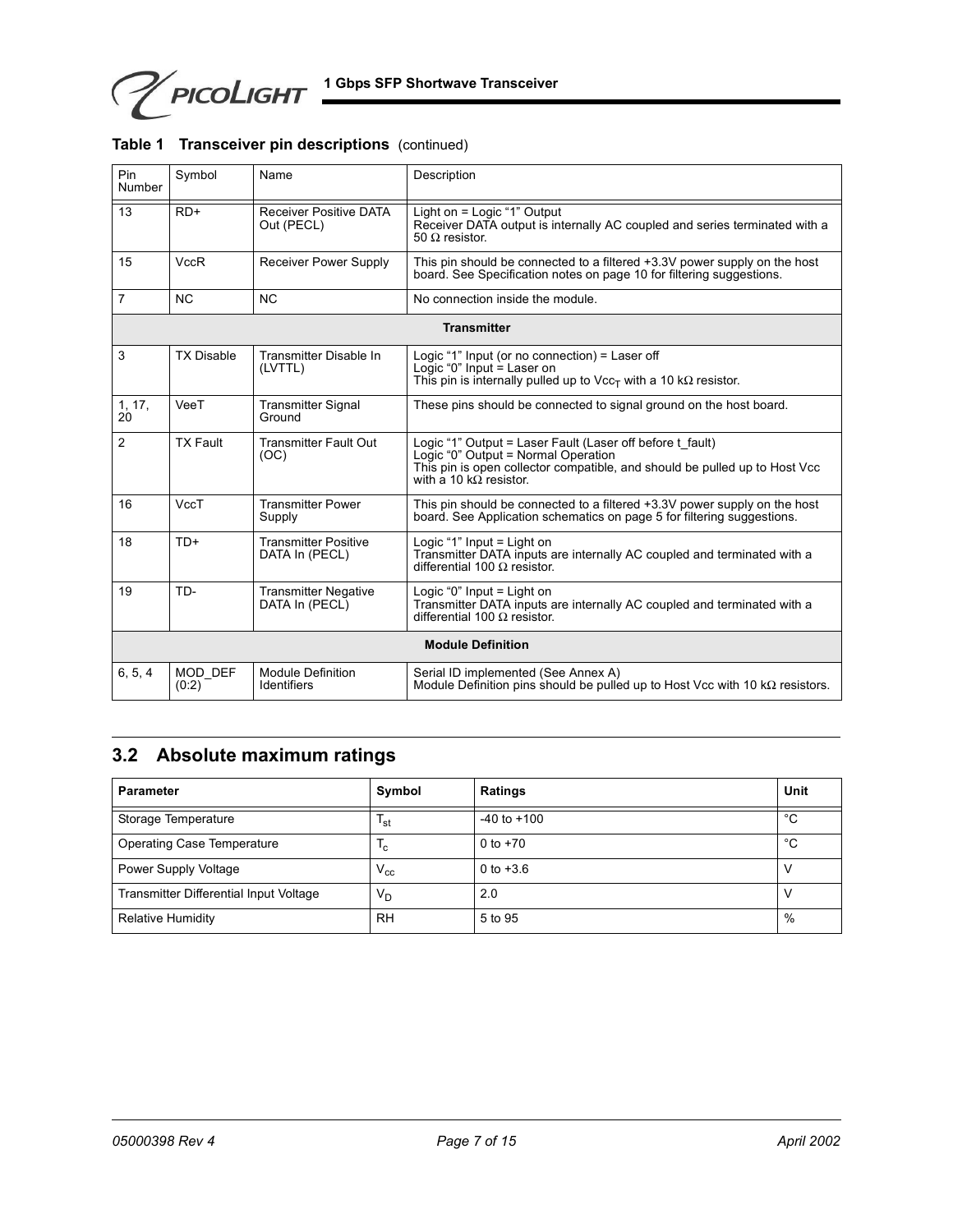## <span id="page-7-0"></span>**3.3 Electrical characteristics**

| $(TC = 0^{\circ}C$ to $70^{\circ}C$ , Vcc = 3.15V to 3.45V unless specified otherwise) |                        |             |                    |            |            |                                                                                                                                                          |  |
|----------------------------------------------------------------------------------------|------------------------|-------------|--------------------|------------|------------|----------------------------------------------------------------------------------------------------------------------------------------------------------|--|
| <b>Parameter</b>                                                                       | Symbol                 | Min         | <b>Typical</b>     | Max        | Unit       | Notes <sup>1</sup>                                                                                                                                       |  |
| Supply Voltage                                                                         | Vcc                    | 3.15        | 3.3                | 3.45       | $\vee$     |                                                                                                                                                          |  |
| Data Rate                                                                              |                        | 1.0         | 1.25               | 1.30       | Gbps       | BER < $1x10^{-12}$                                                                                                                                       |  |
|                                                                                        |                        |             | <b>Transmitter</b> |            |            |                                                                                                                                                          |  |
| Supply Current                                                                         | $I_{CCT}$              |             | 45                 | 70         | mA         |                                                                                                                                                          |  |
| Data Input Voltage Swing                                                               | $VTDp-p$               | 600         | 800                | 2000       | $mV_{p-p}$ | Differential, peak to peak, 3                                                                                                                            |  |
| Data Input Rise/Fall Time                                                              |                        | 60          |                    | 300        | ps         | 20% - 80%, Differential, 4                                                                                                                               |  |
| Data Input Skew                                                                        |                        |             |                    | 30         | ps         |                                                                                                                                                          |  |
| Data Input Deterministic Jitter                                                        | DJ                     |             |                    | 0.10       | UI         | $±K28.5$ pattern, $1$                                                                                                                                    |  |
| Data Input Total Jitter                                                                | TJ                     |             |                    | 0.24       | UI         | $2^7$ -1 pattern, BER < 1x10 <sup>-12</sup> , <sup>1</sup>                                                                                               |  |
| Transmit Disable Voltage Level                                                         | V <sub>IH</sub>        | $Vec - 1.0$ |                    | <b>Vcc</b> | V          | Laser output disabled after T <sub>TD</sub>                                                                                                              |  |
|                                                                                        | $\rm V_{\rm IL}$       | $\Omega$    |                    | 0.8        | V          | if input level is $V_{IH}$ ; Laser output<br>enabled after $T_{TEN}$ if input level                                                                      |  |
| Transmit Disable/Enable Assert<br>Time                                                 | T <sub>TD</sub>        |             |                    | 10         | μs         | is $V_{\rm II}$                                                                                                                                          |  |
|                                                                                        | <b>T<sub>TEN</sub></b> |             |                    | 1          | ms         |                                                                                                                                                          |  |
| <b>Transmit Fault Output Voltage</b><br>Level                                          | $V_{OH}$               | $Vec - 1.0$ |                    | <b>Vcc</b> | V          | Transmit fault level is $V_{OH}$ and<br>Laser output disabled $T_{Fault}$                                                                                |  |
|                                                                                        | $V_{OL}$               | 0           |                    | 0.5        | V          | after laser fault.                                                                                                                                       |  |
| <b>Transmit Fault Assert and Reset</b><br>Times                                        | $T_{\sf{Fault}}$       |             |                    | 100        | $\mu$ s    | Transmitter fault is $V_{OL}$ and<br>Laser output restored $T_{INI}$ after<br>transmitter disable is asserted<br>for T <sub>Reset</sub> , then disabled. |  |
|                                                                                        | T <sub>Reset</sub>     | 10          |                    |            | μs         |                                                                                                                                                          |  |
| <b>Initialization Time</b>                                                             | $T_{INI}$              |             |                    | 300        | ms         | After Hot Plug or $Vec \geq 3.15V$                                                                                                                       |  |
|                                                                                        |                        |             | <b>Receiver</b>    |            |            |                                                                                                                                                          |  |
| <b>Supply Current</b>                                                                  | $I_{CCR}$              |             | 80                 | 125        | mA         |                                                                                                                                                          |  |
| Data Output Voltage Swing                                                              |                        | 600         |                    | 900        | $mv_{p-p}$ | $R_{\text{LOAD}}$ = 100 $\Omega$ , Differential                                                                                                          |  |
| Data Output Rise/Fall Time                                                             |                        |             |                    | 300        | ps         | 20% - 80%, Differential                                                                                                                                  |  |
| Data Output Skew                                                                       |                        |             |                    | 100        | ps         | $R_{\text{LOAD}}$ = 100 $\Omega$ , Differential                                                                                                          |  |
| Data Output Deterministic Jitter<br>Added                                              | DJ                     |             |                    | 0.38       | UI         | $\pm$ K28.5 pattern, $1$                                                                                                                                 |  |
| Data Output Total Jitter                                                               | TJ                     |             |                    | 0.65       | UI         | 2 <sup>7</sup> -1 pattern, BER < $1x10^{-12}$ , <sup>1</sup>                                                                                             |  |
| Loss of Signal Voltage Level                                                           | $V_{OH}$               | $Vcc - 1.0$ |                    | <b>Vcc</b> | V          | LOS output level V <sub>OL</sub> T <sub>LOSD</sub><br>after light input > LOSD,                                                                          |  |
|                                                                                        | $\rm V_{OL}$           | 0           |                    | 0.5        | V          | LOS output level V <sub>OH</sub> T <sub>L</sub> 9SA<br>after light input < LOSA,                                                                         |  |
| Loss of Signal Assert/Deassert<br>Time                                                 | <b>TLOSA</b>           |             |                    | 100        | μs         |                                                                                                                                                          |  |
|                                                                                        | <b>TLOSD</b>           |             |                    | 100        | μs         |                                                                                                                                                          |  |
| 1. See Specification notes on page 10 for referenced notes.                            |                        |             |                    |            |            |                                                                                                                                                          |  |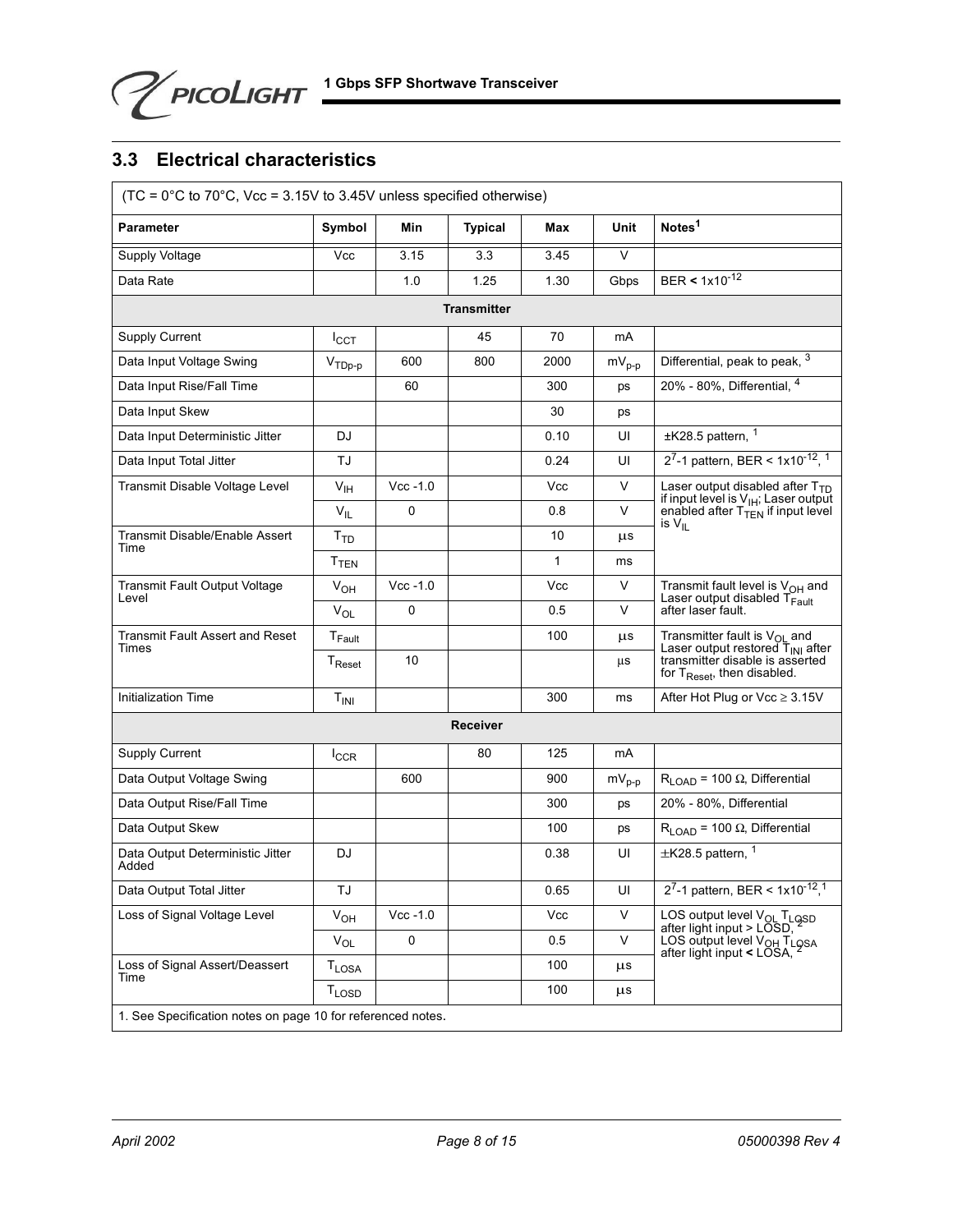PICOLIGHT 1 Gbps SFP Shortwave Transceiver

## <span id="page-8-0"></span>**3.4 Optical characteristic**

| $(TC = 0^{\circ}C$ to $70^{\circ}C$ , Vcc = 3.15V to 3.45V unless specified otherwise) |                           |        |                    |        |                 |                                     |
|----------------------------------------------------------------------------------------|---------------------------|--------|--------------------|--------|-----------------|-------------------------------------|
| <b>Parameter</b>                                                                       | Symbol                    | Min.   | <b>Typical</b>     | Max    | <b>Unit</b>     | Notes <sup>1</sup>                  |
|                                                                                        |                           |        | <b>Transmitter</b> |        |                 |                                     |
| Wavelength                                                                             | $\lambda_{\rm p}$         | 830    | 850                | 860    | nm              |                                     |
| RMS Spectral Width                                                                     | Δλ                        |        | 0.5                | 0.85   | nm              |                                     |
| Average Optical Power                                                                  | P <sub>AVG</sub>          | $-9.5$ | $-6.0$             | $-1.8$ | dB <sub>m</sub> |                                     |
| Optical Output Rise/Fall Time                                                          | t <sub>rise/fall</sub>    |        |                    | 200    | ps              | 20% - 80%                           |
| Deterministic Jitter Added                                                             | <b>DJ</b>                 |        |                    | 0.20   | UI              | $\pm$ K28.5 pattern, <sup>1</sup>   |
| <b>Total Jitter Added</b>                                                              | <b>TJ</b>                 |        |                    | 0.43   | UI              | 27-1 pattern, BER<1x10-12, 1        |
| <b>Relative Intensity Noise</b>                                                        | <b>RIN</b>                |        | $-125$             | $-118$ | dB/Hz           | 1GHz, 12 dB reflection              |
| <b>Receiver</b>                                                                        |                           |        |                    |        |                 |                                     |
| Wavelength                                                                             | $\lambda$                 | 830    | 850                | 860    | nm              |                                     |
| Maximum Input Power                                                                    | Pm                        | 0      |                    |        | dBm             |                                     |
| Sensitivity (OMA)                                                                      | S                         | 31     | 18                 |        | $\mu W_{p-p}$   | Equivalent to -17dBm @ 9dB<br>EŔ    |
| Stressed Sensitivity (OMA)                                                             | $\mathbf{S}_{\text{S}}$   | 67     | 49                 |        | $\mu W_{p-p}$   | Equivalent to -13.65dBm @<br>9dB ER |
| Loss of Signal Assert/Deassert<br>Level                                                | <b>LOSD</b>               | $-27$  | $-21$              | $-17$  | dBm             | <b>Chatter Free Operation</b>       |
|                                                                                        | <b>LOSA</b>               | $-29$  | $-23$              | $-18$  | dB <sub>m</sub> |                                     |
| <b>LOS Hysteresis</b>                                                                  | LOSD-<br><b>LOSA</b>      | 0.5    |                    | 6      | dB<br>optical   | <b>Chatter Free Operation</b>       |
| Low Frequency Cutoff                                                                   | $\mathsf{F}_{\mathsf{C}}$ |        | 0.3                | 1.0    | <b>MHz</b>      | -3 dB, P<-16 dBm                    |
| <b>Optical Modulation Bandwidth</b>                                                    | BW <sub>1</sub>           | 700    |                    | 1400   | <b>MHz</b>      | -3 dB, P<-16 dBm                    |
| <b>Optical Return Loss</b>                                                             |                           | 12     |                    |        | dB              |                                     |
| 1. See Specification notes on page 10 for referenced notes.                            |                           |        |                    |        |                 |                                     |

## <span id="page-8-1"></span>**3.5 Link length**

| $(TC = 0^{\circ}C$ to 70°C, Vcc = 3.15V to 3.45V unless specified otherwise) |                   |                                      |                              |                    |  |
|------------------------------------------------------------------------------|-------------------|--------------------------------------|------------------------------|--------------------|--|
| Data Rate / Standard                                                         | <b>Fiber Type</b> | Modal Bandwidth @ 850 nm<br>(MHz*km) | <b>Distance Range</b><br>(m) | Notes <sup>1</sup> |  |
| 1.0625 GBd<br>Fibre Channel                                                  | 62.5/125 µm MMF   | 200                                  | 2 to 300                     | 6                  |  |
| 100-M5-SN-I<br>100-M6-SN-I                                                   | 50/125 µm MMF     | 500                                  | 2 to 500                     | 6                  |  |
|                                                                              | 50/125 µm MMF     | 2200                                 | 2 to 860                     | 6,7                |  |
| 1.25 GBd<br>IEEE 802.3z                                                      | 62.5/125 um MMF   | 200                                  | 2 to 275                     | 6                  |  |
| 1000BASE-SX                                                                  | 50/125 µm MMF     | 500                                  | 2 to 550                     | 6                  |  |
|                                                                              | 50/125 µm MMF     | 2000                                 | 2 to 860                     | 6,7                |  |
| 1. See Specification notes on page 10 for referenced notes.                  |                   |                                      |                              |                    |  |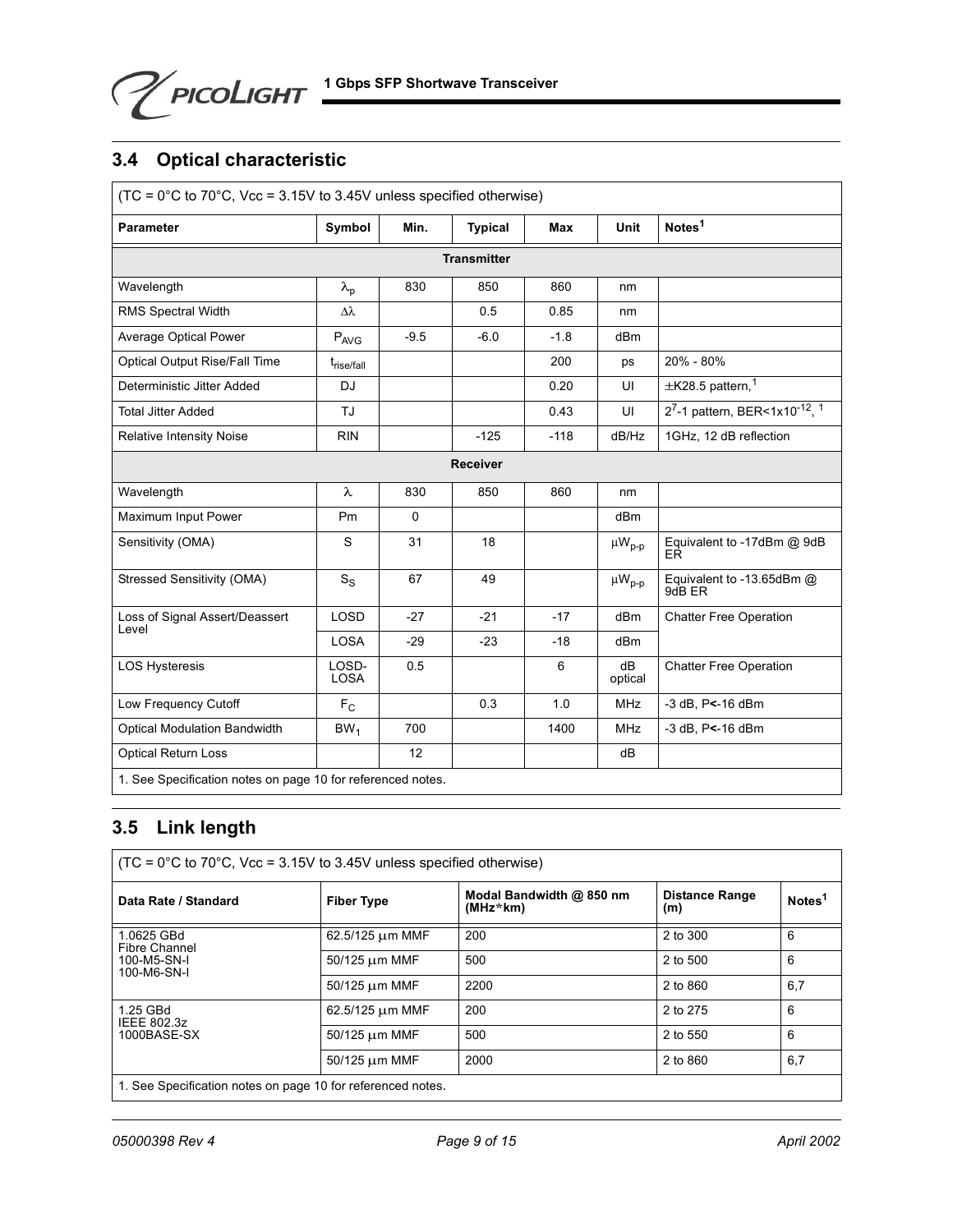**1 Gbps SFP Shortwave Transceiver**

## **Specification notes**

PICOLIGHT

- 1. UI (Unit Interval): one UI is equal to one bit time. For example, 1.125 Gbits/s corresponds to a UI of 880ps.
- 2. For LOSA and LOSD definitions see Loss of Signal Assert/Deassert Level in [Section](#page-8-0)  [3.4 Optical characteristic on page 9.](#page-8-0)
- 3. SERDES typically supply 1600 mV<sub>p-p</sub> (differential). Therefore, attenuation of the transmitted signal may be necessary to meet the maximum data input voltage swing specification. It is recommended that series 50  $\Omega$  source terminating resistors be placed as close to the SERDES output as possible to attenuate the signal, improve EMI, and improve signal integrity.
- 4. Measured with stressed eye pattern as per FC-PI (Fibre Channel) using the worst case specifications.
- 5. For optical modulation bandwidth, sensitivity, and stressed sensitivity specifications, see [Section 3.4 Optical characteristic on page 9.](#page-8-0)
- 6. Distances, shown in the "Link Length" table, are the distances specified in Fibre Channel and IEEE 802.3z standards. "Link Length" distances are calculated for worst case fiber and transceiver characteristics based on the optical and electrical specifications shown in this document using techniques utilized in IEEE 802.3z (Gigabit Ethernet). In the nominal case, longer distances are achievable.
- 7. New Bandwidth Enhanced MMF.

### <span id="page-9-0"></span>**3.6 Regulatory compliance**

The PL-XPL-00-S13 complies with common ESD, EMI, Immunity, and Component recognition requirements and specification (see details in Table 2 on page 10).

ESD, EMI, and Immunity are dependent on the overall system design. Information included herein is intended as a figure of merit for designers to use as a basis for design decisions.

| Feature                                               | <b>Test Method</b>                                                                               | Performance                                                                                                                       |
|-------------------------------------------------------|--------------------------------------------------------------------------------------------------|-----------------------------------------------------------------------------------------------------------------------------------|
| Laser Eye Safety                                      | U.S. 21 CFR (J) 1040.10 & 1040.11<br>IEC 60825-1 1988<br>IEC 60825-2 1997                        | CDRH compliant and Class 1 laser safe.<br>Accession #9922782<br>TUV Certificate #                                                 |
| Electrostatic Discharge (ESD)<br>to electrical pins   | MIL-STD 883C; Method 3015.4                                                                      | Class $1$ ( $> 1$ kV)                                                                                                             |
| Electrostatic Discharge (ESD)<br>to optical connector | IEC 61000-4-2: 1999                                                                              | Withstand discharges of 15 kV using a "Human Body"<br>Model" probe                                                                |
| Electromagnetic Interference<br>(EMI)                 | FCC Part 15 Subpart J Class B<br>CISPR 22: 1997<br>EN 55022: 1998 Class B<br><b>VCCI Class I</b> | Noise frequency range: 30 MHz to 10 GHz. Good system<br>EMI design practice required to achieve Class B margins.                  |
| Immunity                                              | IEC 61000-4-3: 1998                                                                              | Field strength of 3 V/m RMS, from 10 MHz to 1 GHz. No<br>effect on transceiver performance is detectable between<br>these limits. |
| Component                                             | UL 1950<br>CSA C22.2 #950<br>IEC 60950: 1999                                                     | UL File #<br>CSA File #<br>TUV Certificate #                                                                                      |

|  | Table 2 Regulatory compliance |
|--|-------------------------------|
|  |                               |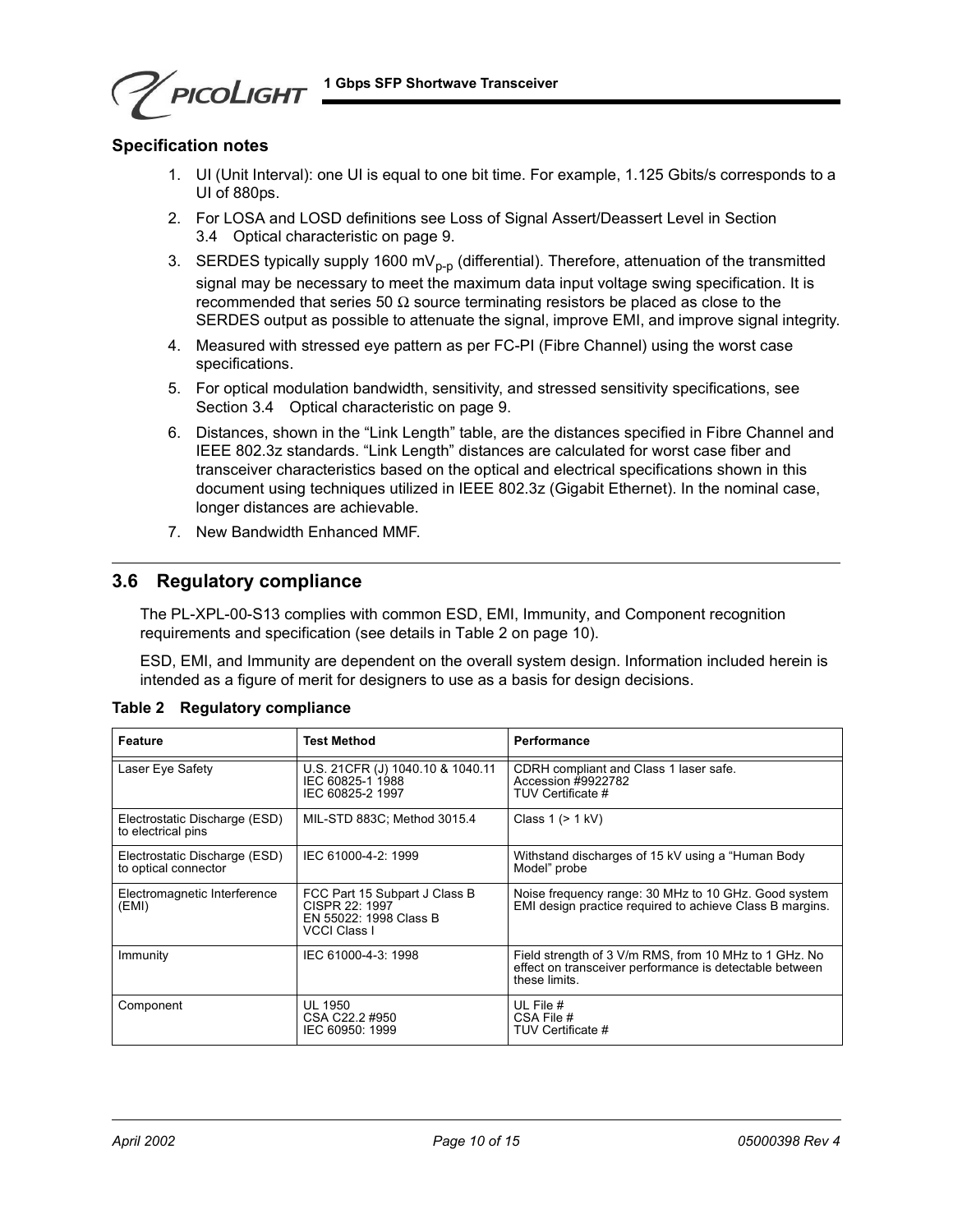

## <span id="page-10-0"></span>**3.7 PCB layout**





NOTE: UNLESS SPECIFIED, TOLERANCES ARE ±.005





DETAIL A SCALE 7 : 1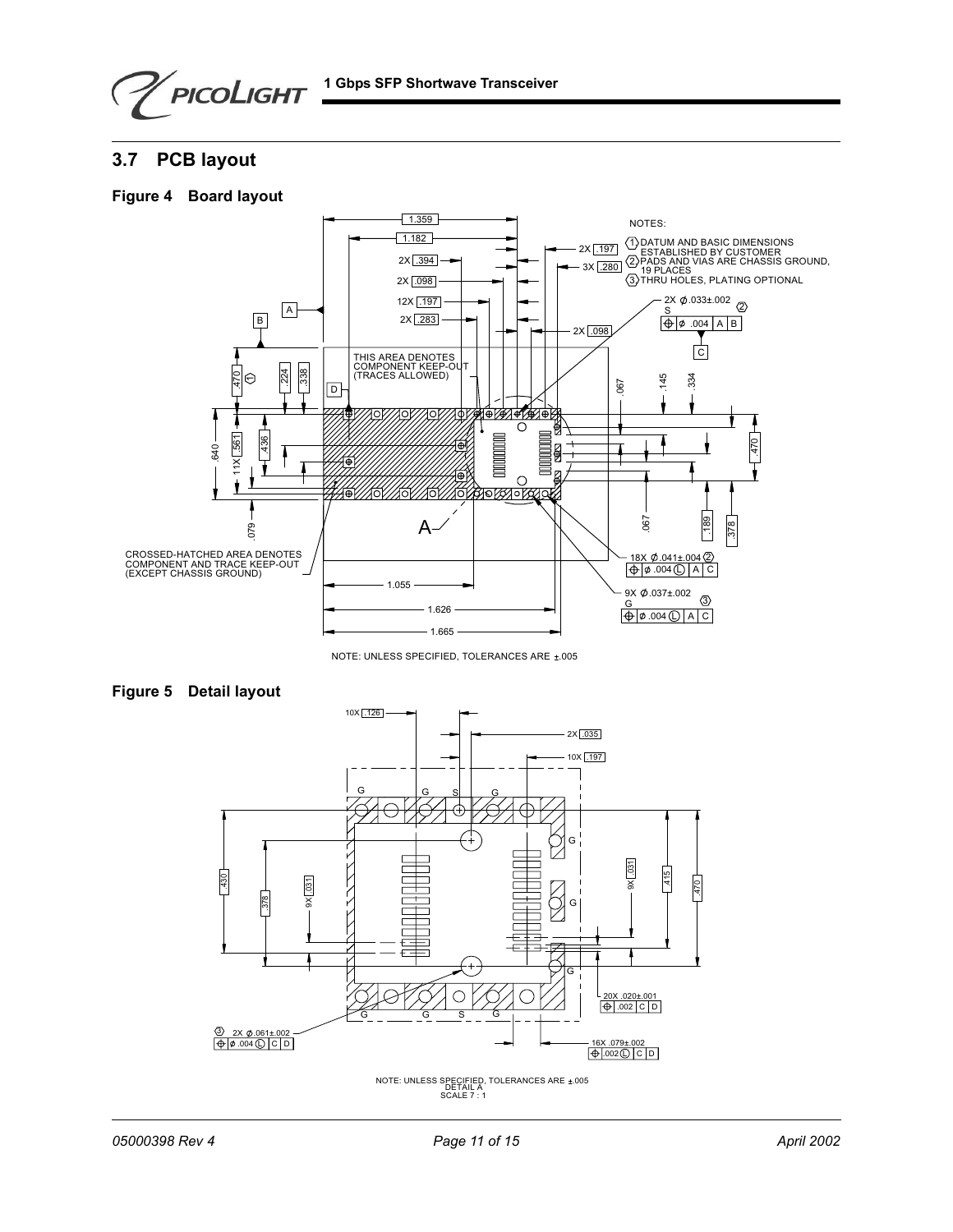**1 Gbps SFP Shortwave Transceiver** 

## <span id="page-11-0"></span>**3.8 Front panel opening**

### **Figure 6**



## <span id="page-11-1"></span>**3.9 Module outline**

**Figure 7**



NOTE: UNLESS SPECIFIED, TOLERANCES ARE  $±.005$  (0.127)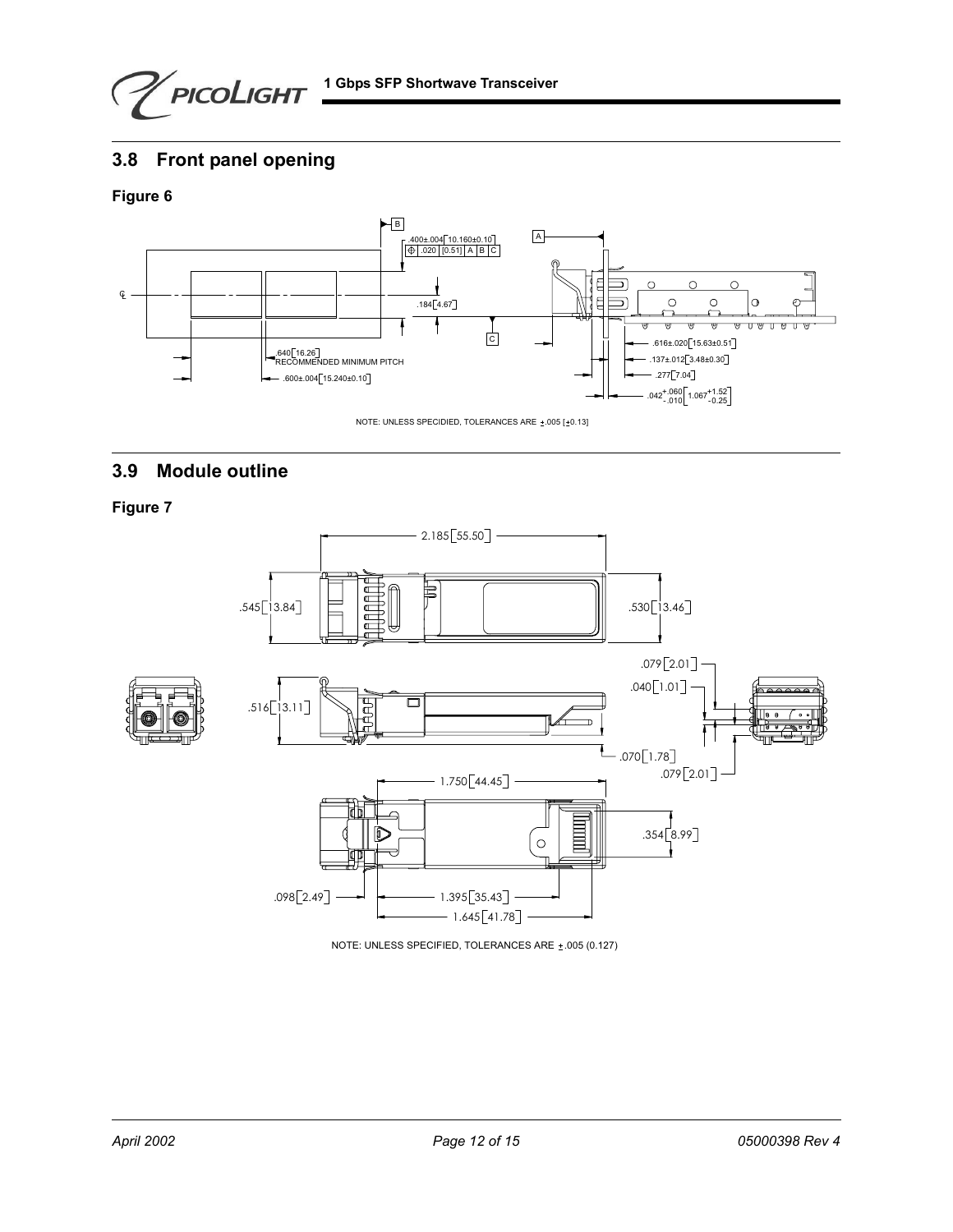PICOLIGHT

## <span id="page-12-0"></span>**3.10 Transceiver belly-to-belly mounting**

### **Figure 8**



# **Section 4 Related information**

Other information related to the 1 Gbps SFP Shortwave Transceiver includes:

- **•** [Section 4.1 Annex A Serial ID operation below](#page-12-1)
- **•** [Section 4.2 Package and handling instructions on page 14](#page-13-0)
- **•** [Section 4.3 ESD Discharge \(ESD\) on page 14](#page-13-1)
- **•** [Section 4.4 Eye safety on page 15](#page-14-0)

## <span id="page-12-1"></span>**4.1 Annex A - Serial ID operation**

The PL-XPL-00-S13 is equipped with a 2-wire serial EEPROM that is used to store information about the module. See Section IV, "Module Definition Interface and Data Field Description" of the SFP-MSA Pin Definitions and Host Board Layout document. The information is accessed through the MOD\_DEF(1), and MOD\_DEF(2) connector pins of the module.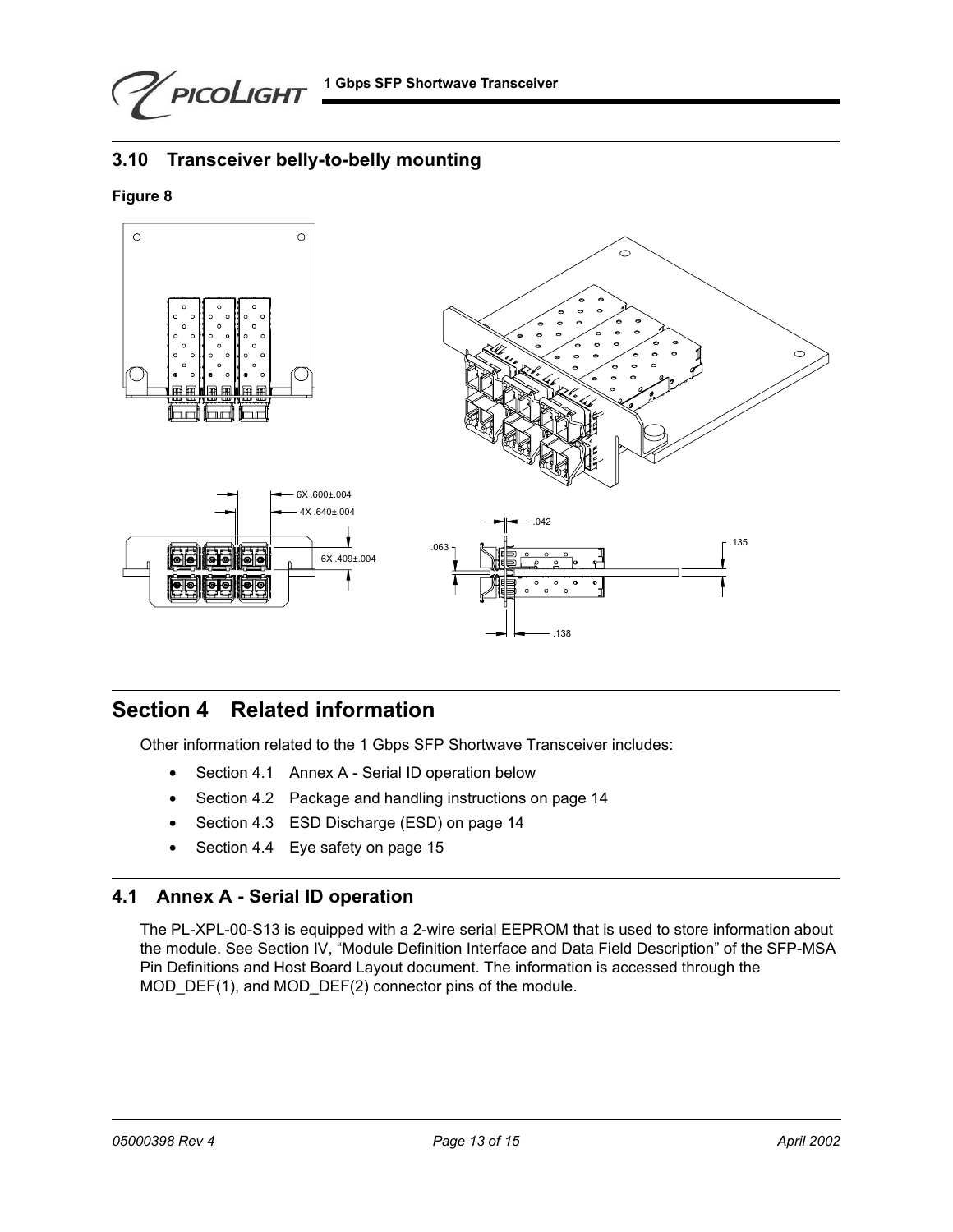PICOLIGHT

### **Reading the data**

The specification for this EEPROM (ATMEL AT24CO1A Type) contains all the timing and addressing information required for accessing the data.

MOD DEF(0), pin 6 on the PL-XPL-00-S13 transceiver, is connected to Logic 0 (Ground) on the transceiver.

MOD DEF(1), pin 5 on the PL-XPL-00-S13 transceiver, is connected to the SCL pin of the EEPROM.

MOD DEF(2), pin 4 on the PL-XPL-00-S13 module, is connected to the SDA pin of the EEPROM.

The EEPROM WP pin is internally tied to Vcc with no external access, permanently protecting the data stored within. Any write commands will be ignored.

The device address pins, A0, A1, and A2, are connected to the ground, fixing the device address used to read data [10100001], any other device addresses will be ignored.

### **Decoding the data**

The information stored in the EEPROM including organization is defined in the Small Form-Factor Pluggable Multisource (SFP-MSA) Pin Definitions and Host Board Layout document, dated 3/13/00, Section IV.

### <span id="page-13-0"></span>**4.2 Package and handling instructions**

#### **Process plug**

The PL-XPL-00-S13 is supplied with a dust cover. This plug protects the transceiver's optics during standard manufacturing processes by preventing contamination from air borne particles.

**Note:** It is recommended that the dust cover remain in the transceiver whenever an optical fiber connector is not inserted.

#### **Recommended cleaning and de-greasing chemicals**

Picolight recommends the use of methyl, isopropyl and isobutyl alcohols for cleaning.

Do not use halogenated hydrocarbons (e.g. trichloroethane, ketones such as acetone, chloroform, ethyl acetate, MEK, methylene chloride, methylene dichloride, phenol, N-methylpyrolldone).

#### **Flammability**

The PL-XPL-00-S13 housing is made of cast zinc.

## <span id="page-13-1"></span>**4.3 ESD Discharge (ESD)**

### **Handling**

Normal ESD precautions are required during the handling of this module. This transceiver is shipped in ESD protective packaging. It should be removed from the packaging and handled only in an ESD protected environment utilizing standard grounded benches, floor mats, and wrist straps.